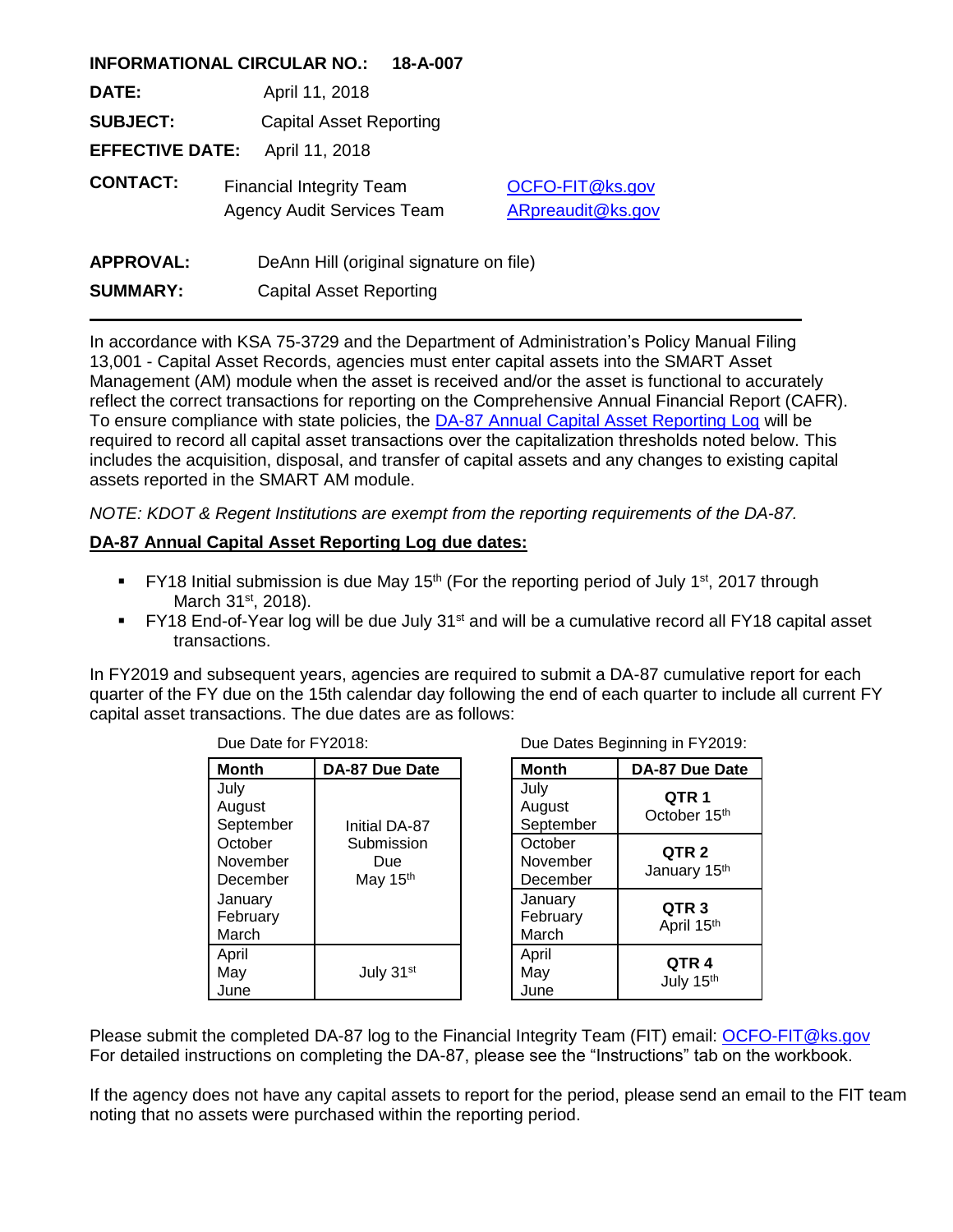Assets with a cost meeting the established threshold and a useful life exceeding one year are reported as capital assets in the CAFR. It is the agency's responsibility to ensure all capital assets are properly recorded in the SMART AM module.

| <b>Description</b>                | <b>Asset Category</b><br>Code | Capitalization<br><b>Threshold</b> |
|-----------------------------------|-------------------------------|------------------------------------|
| <b>Equipment and Furnishings</b>  | <b>EQFRN</b>                  | \$5,000                            |
| Vehicles                          | <b>VEHCL</b>                  | \$5,000                            |
| Land                              | LAND                          | \$100,000                          |
| <b>Buildings and Improvements</b> | <b>BDIMP</b>                  | \$100,000                          |
| Intangible - Software             | <b>INSOF</b>                  | \$250,000                          |
| Intangible - Other                | <b>INOTH</b>                  | \$250,000                          |
| Land Improvements                 | <b>DLDIM-NLDIM</b>            | \$100,000                          |
| Leasehold Improvements            | LHDIM                         | \$100,000                          |

The statewide capitalization thresholds for assets are as follows:

Assets are entered in the SMART AM module in one of two ways.

- 1) Directly in AM via Express Add. *SMART Job Aid: [Adding An Asset Using Express Add](http://smartweb.ks.gov/docs/default-source/asset-management/adding-an-asset-using-express-add.docx?sfvrsn=4)*
- 2) Via asset integration on the requisition, the purchase order or the voucher

Each agency must determine which method will be used and ensure all parties involved are aware of how assets will be entered.

Please note, two SMART queries are available to assist agencies in reviewing and reconciling capital asset transactions:

- Capital Asset Inventory List Query **KS\_AM\_ASSET\_CAPITAL\_INV\_LIST –** The query provides a complete agency inventory of capital assets recorded in the SMART AM module *(use data filters to select CAFR asset book).*
- Capital Outlay Purchase Query **KS\_AM\_VCHRS\_WITH\_54XXXX\_ACCT –** The query provides a list of vouchers using the capital outlay account codes for the specified dates.

**SMART Asset Integration Tools:** Asset integration is a process by which asset information included on the requisition, purchase order and voucher can flow to the Asset Management Loader Tables and then can be loaded to the Asset Management module directly, eliminating the need to hand- key asset details like profile ID, tag number, custodian, location and chartfield values in the AM module. It also links the asset to its originating voucher.

Asset integration can begin on either the requisition or the purchase order for the purchase of new assets or on the voucher for new or existing assets in SMART. Agencies have the option of deciding where to begin asset integration in SMART. Detailed job aids are available for entering assets at each level of integration: <http://www.smartweb.ks.gov/training/integration-materials/am-po-and-ap>

- Linking Vouchers with Asset Module
	- AM Tool 5 Beginning Asset Integration on Voucher
	- Reviewing the Transaction Loader Tables Job Aid
	- Agency Asset Processor's Role in Integration
- Construction-In-Progress (CIP) is recommended to be entered in SMART AM at the beginning of the project.
	- It is essential that all costs associated with a CIP asset are captured in AM. Agency staff must determine if integration will be used or if asset costs will be manually adjusted in AM. The agency must determine the best process to communicate CIP costs between the Accounts Payable and Asset Management modules. *SMART Job Aid: [CIP Assets](../../../nhaufler/AppData/Local/Microsoft/Windows/INetCache/AppData/Local/Microsoft/Windows/INetCache/Content.Outlook/4HF72NXV/All%20assets%20that%20have%20been%20sent%20to%20state%20surplus,%20sold,%20or%20otherwise%20no%20longer%20in%20the%20agency’s%20possession%20should%20be%20disposed%20of%20in%20the%20SMART%20AM%20module%20accordingly.)*